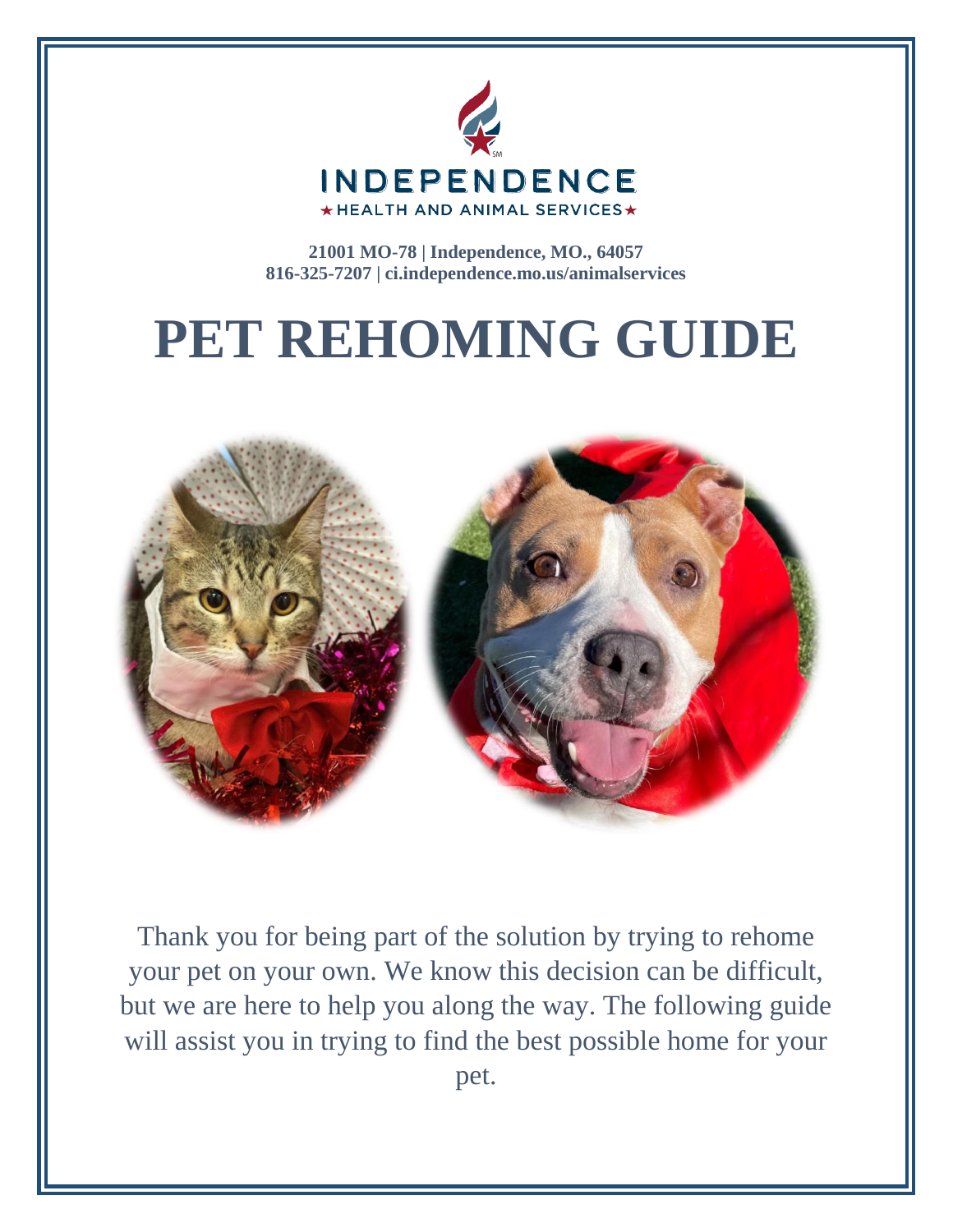### Is keeping your pet an option?

The decision to rehome a pet can be very difficult and sometimes, the reason for rehoming may be due to challenges you are experiencing. Below are some resources that may help you overcome those challenges that may allow you to keep your pet.

#### **Urgent Veterinary Care: Red Rover Relief**

[www.RedRover.org/grant](http://www.redrover.org/grant) 916-429-2457 [relief@RedRover.org](mailto:relief@RedRover.org)

**Lantz Tucker Memorial Fund** [www.lantztuckermemorialfund.org](http://www.lantztuckermemorialfund.org/) [lantztuckermemorialfund@gmail.org](mailto:lantztuckermemorialfund@gmail.org) Message Facebook Page

**Pet Resource Center of Kansas City** [www.prckc.org](http://www.prckc.org/) 816-353-0940

**Fundraising Resources**

[www.gofundme.com](http://www.gofundme.com/) [www.waggle.org](http://www.waggle.org/) [www.giveforward.com](http://www.giveforward.com/)

#### **Routine Veterinary Care:**

#### **Care Credit**

[www.carecredit.com](http://www.carecredit.com/) 1-800-677-0718 *Financing*

#### **The Pet Fund**

[www.thepetfund.com](http://www.thepetfund.com/) [info@thepetfund.com](mailto:info@thepetfund.com)

#### **Pet Resource Center of Kansas City**

[www.prckc.org](http://www.prckc.org/) 816-353-0940

#### **Pet Food Necessities:**

The Jackson County Regional Animal Shelter offers pet food to community members in need in the city of Independence and unincorporated Jackson County. Call 816-325-7207.

#### **Low Cost Spay/Neuter:**

**Pet Resource Center of Kansas City**  [www.prckc.org](http://www.prckc.org/)

816-353-0940

**Sedalia Spay and Neuter Clinic** 660-827-4844

**Humane Society of Greater KC** www.hsgkc.org 913-596-1000

#### **Dog Trainers:**

**Sit Means Sit** 

[www.sitmeanssit.com](http://www.sitmeanssit.com/) 816-878-4878

#### **D.O.G. Obedience Group**

[www.dogwizard.com](http://www.dogwizard.com/) 816-228-4567

If you need any further resources, or have questions about what we can do to keep you with your pets, please call us at 816-325-7207 (ext. 2) and we would be happy to help you.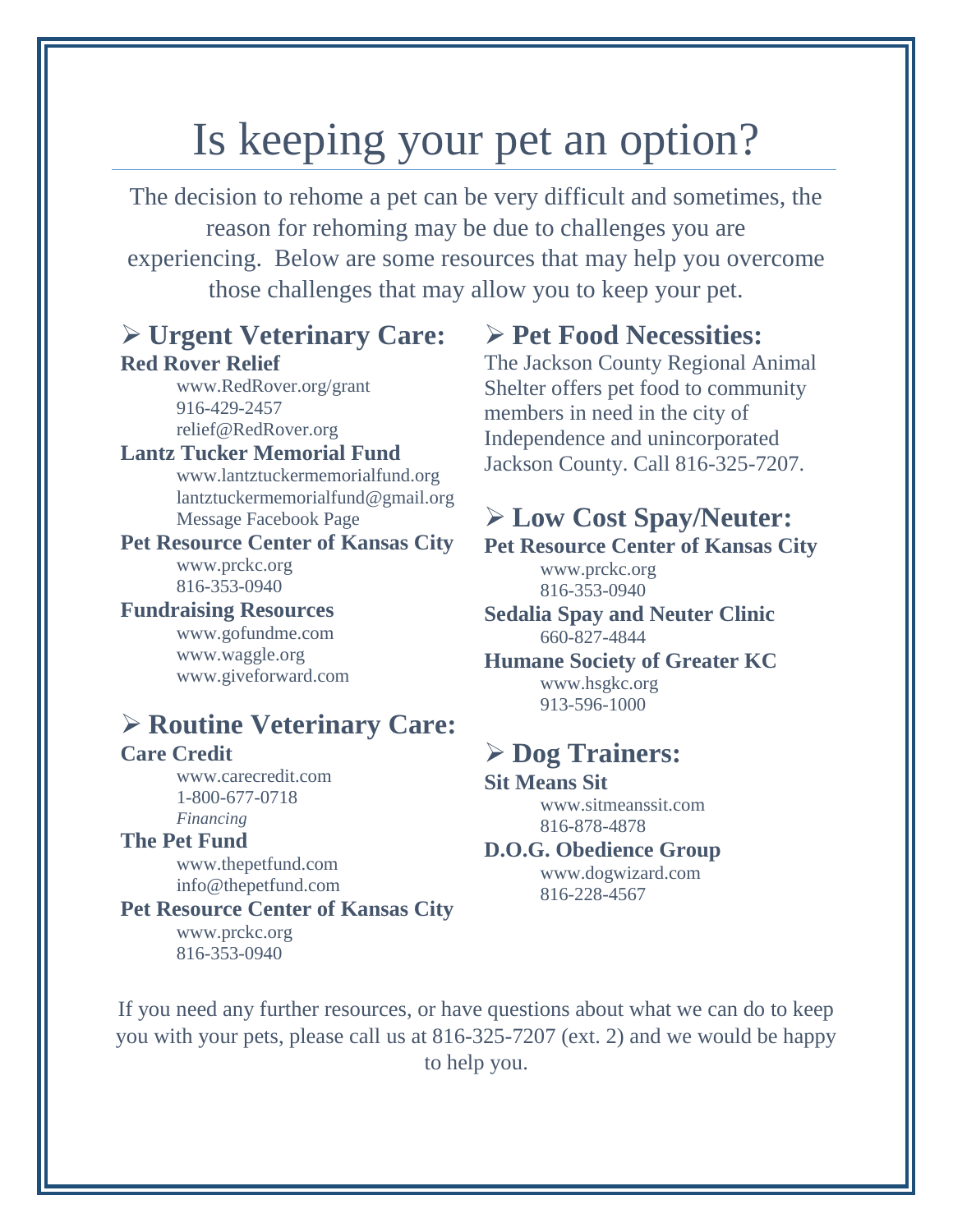### Why rehome?

The best possible option for your pet is to go directly to its new home, so it never has to step foot inside of an animal shelter. Animal shelters are extremely stressful for animals, and they are frequently limited on space and resources. The stressful environment can cause your pet to sit in your shelter for months, unable to find its new home. You know your pets best, and you are their greatest resource.

## How does it work?

One of the easiest resources is AdoptAPet.com. They are a nationwide website that advocates pet adoption and rehoming. This service is free for you but charges a small fee to adopters that gets donated to animal rescues & shelters. The majority of people who reach out to us have great success rehoming their pets on their own using this resource. You can also utilize social media to post the link to your dog's profile on the site to give your pet more attention online. Potential adopters will submit applications for you to review/deny, and then you can coordinate a time & place to meet the potential adopter.

# Adopt a Pet **Com**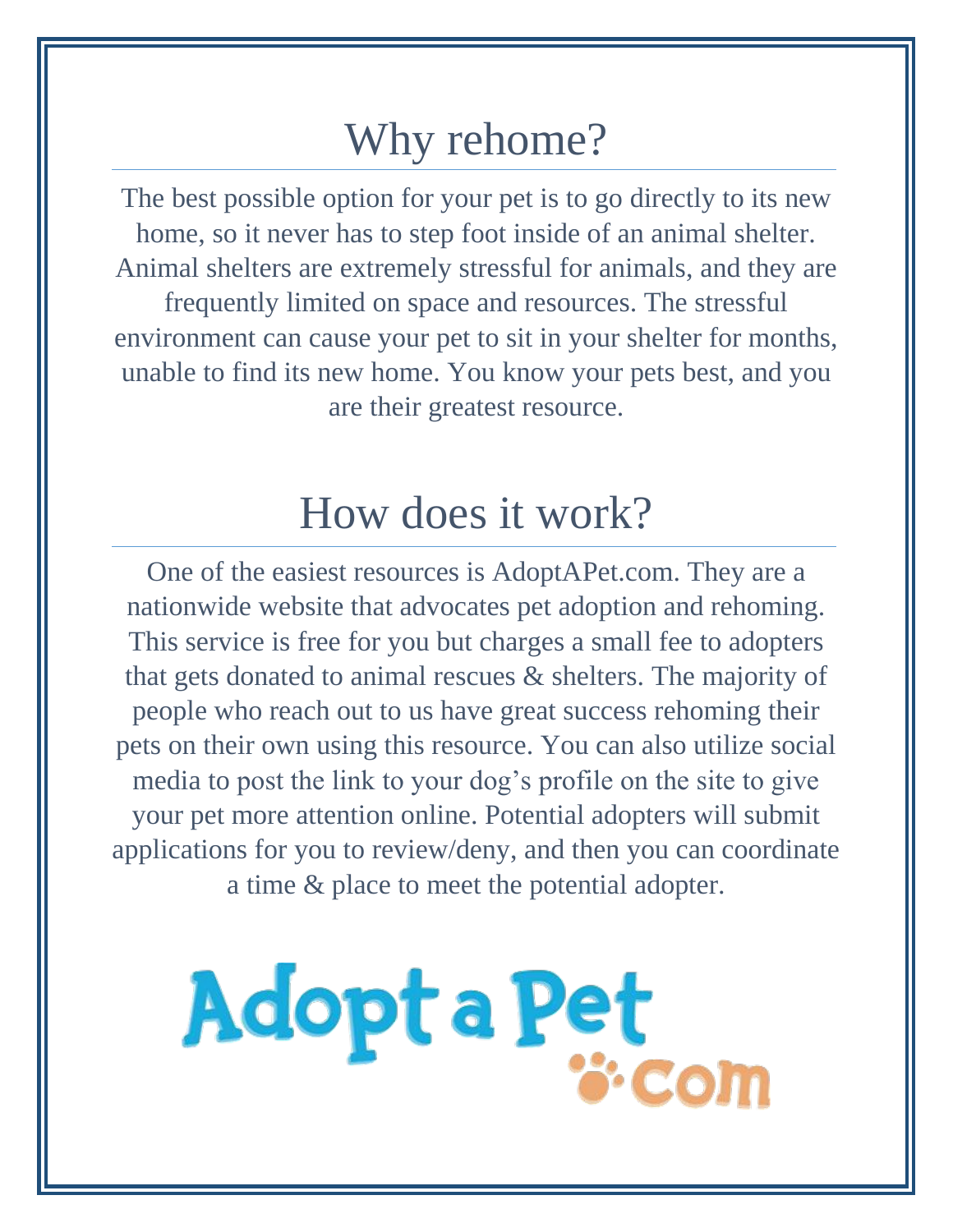# What makes a good description?

Descriptions on Adopt-A-Pet are used to describe your animal to potential adopters. The goal of a description is to capture the adopter's attention and make them want to know more about your pet. Descriptions and photos are what will draw in people to be interested in adopting your pet. While it is important to be honest and disclose any behavior concerns or quirks your dog may have, the best time to do that will be in a one-on-one conversation.

#### *Tips for Your Description*

- $\triangleright$  Dive into your pet's personality. Describe what they enjoy the most no matter how boring. This could be sleeping, eating, playing, chewing up toys, etc. Include something that will make them unique.
- $\triangleright$  Don't be afraid to use humor! Make the first sentence interesting and portray the pet in a positive light. If your dog can't live with other dogs, don't start out with that. Start it out with their happy side.
- $\triangleright$  Make sure to include a way the potential adopter can meet your pet. Include a phone number or email so they can easily get ahold of you.



#### *Sample Description*

Brick is a 3 year old big boy weighing in at a solid 85 pounds. He is the shelter's sweetheart and always has the sweetest smile on his face. He likes other dogs and is playful and bouncy with them. He is working on his loose leash walking and jumping up to say hi, but it is hard for such a loveable guy! Brick doesn't really know how big he is, so a house with older kids would be best for him.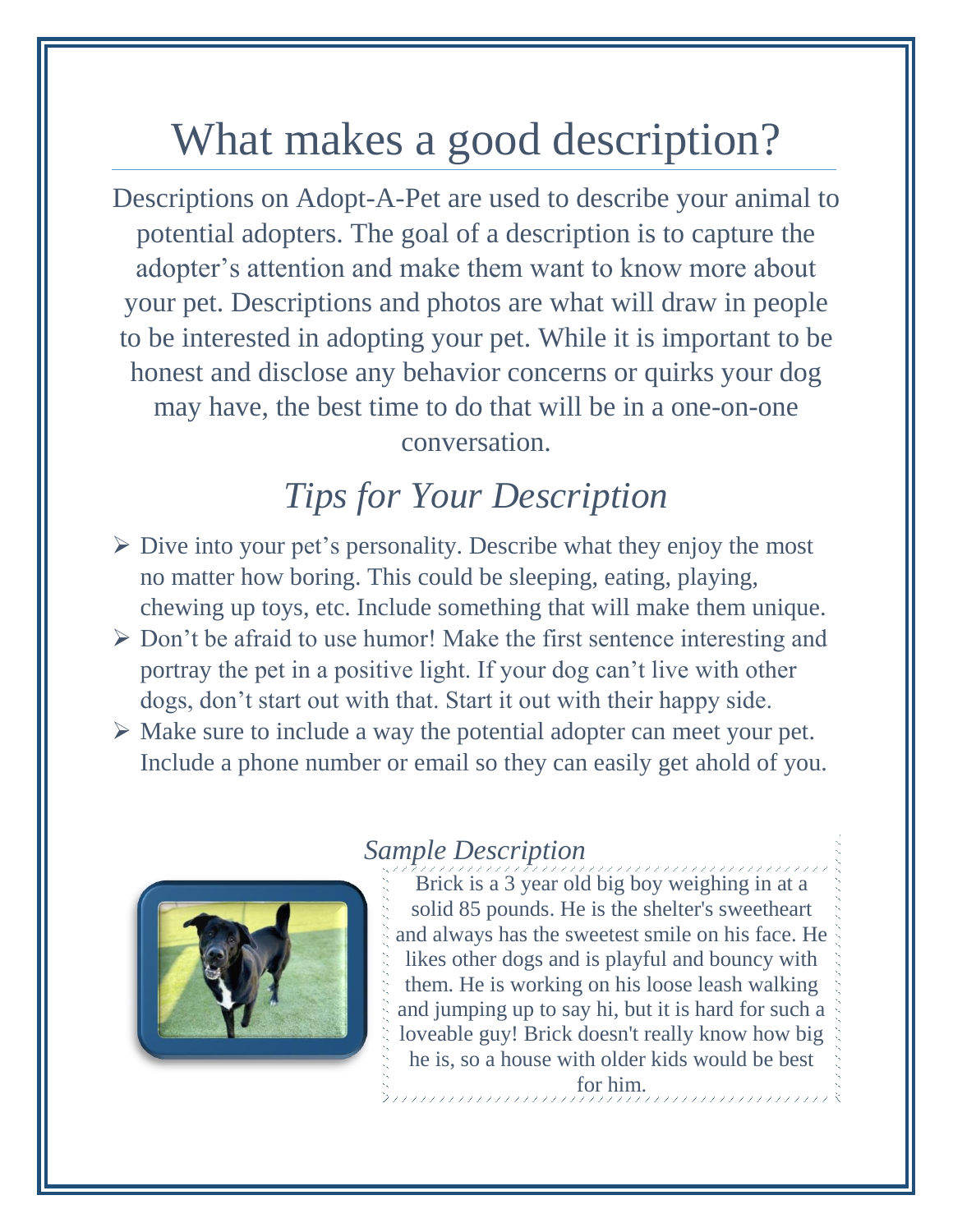# What makes a good photo?

Photos can be the make it or break it point of trying to rehome your pet. A great photo can make someone fall in love with your pet at first site. You want your pet to look happy, so potential adopters can see your pets amazing personality through the photo.

#### *Tips for Your Photos*

- $\triangleright$  Work with a partner! It will be much easier to have a second person engage your pet, so you can take photos.
- Ensure your dog is looking at the camera to essentially "look into the eyes" of your potential adopter. For dogs, using a squeaky toy or whistling can help you do this. For cats, using a bell or a dangling toy will help capture their attention.
- $\triangleright$  Get down to your pet's level. Being face-to-face with your dog will help it look like a portrait instead of a quick snapshot.
- $\triangleright$  Use a handful of treats to reward your pet to keep them focused on trying to capture the best possible picture.
- If you have an iPhone, use portrait mode on your camera. It will blur out the background to keep adopters focused on your pet.
- $\triangleright$  Ensure the background is clean and free from obstructions. Grass, plain walls, or bare concrete floors are typically the best options.

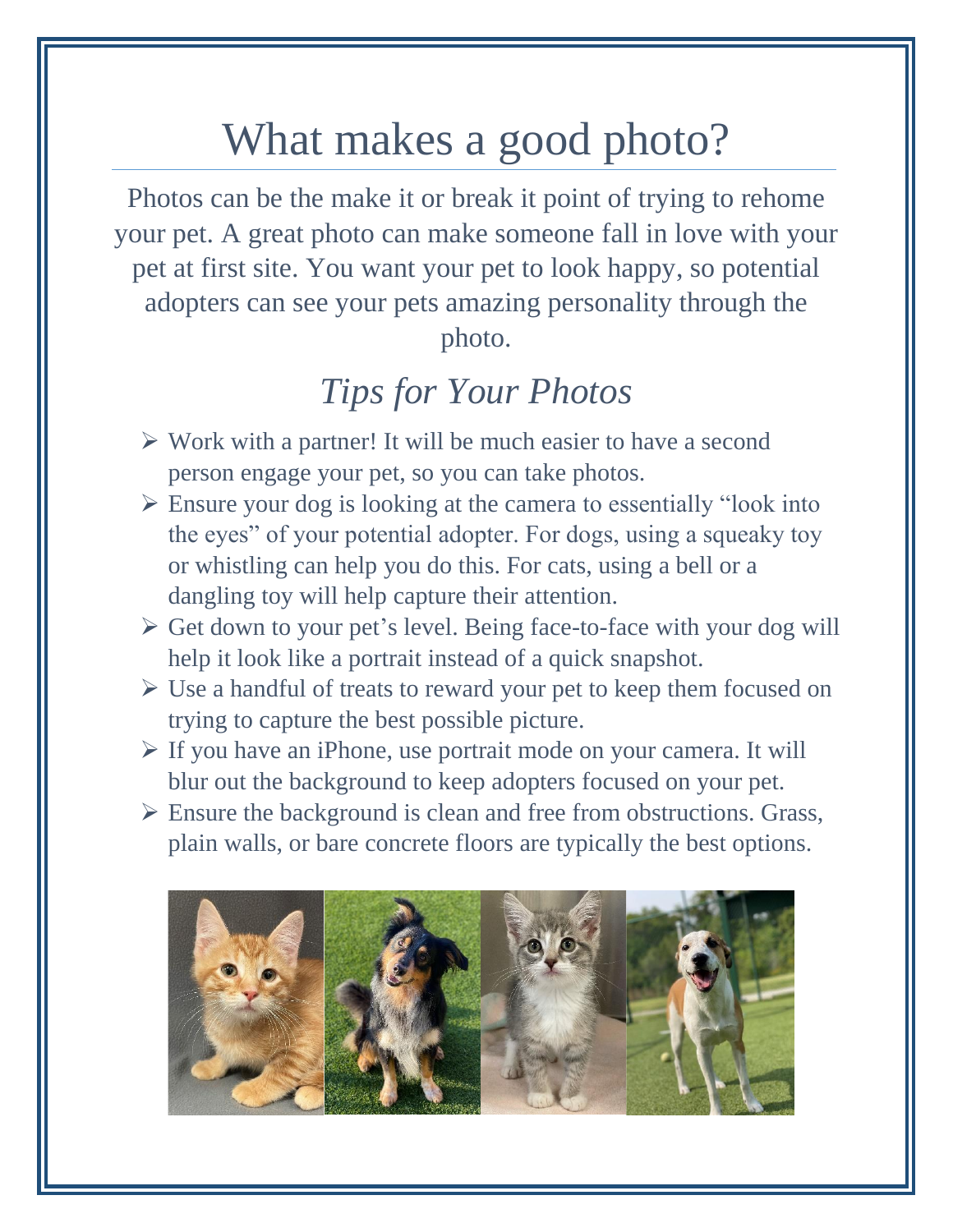# Advertising Your Pet

Once you have collected your pictures and a description, it's time to head over to Adopt-A-Pet and list your pet. Head to "www.Rehome.AdoptAPet.com" and press "Get Started", and they will guide you through the process. It is extremely important that you accurately list all of your pet's information to help it find the best home.



Use the power of social media to network your pet to potential adopters. You may have friends and family who would love to give your pet a new home without even realizing it. Use those great pictures and the description to find your pet a new home. There are also Facebook groups you can post your pet on. Sometimes posting on Facebook groups will catch the attention of local animal rescue groups, who will help you along the way.

### Other Resources

- [www.GetYourPet.com](http://www.getyourpet.com/)
- $\triangleright$  Great Plains SPCA 913-831-7722
- $\triangleright$  Wayside Waifs 816-761-8151

#### Local Rescue Groups:

- $\triangleright$  Unleashed Pet Rescue 913-831-7387
- $\triangleright$  Animals Best Friends 816-254-8664
- $\triangleright$  Midwest Animal ResQ 816-979-1364
- $\triangleright$  The Pet Connection 913-671-7387
- $\triangleright$  Pawportunities Message on Facebook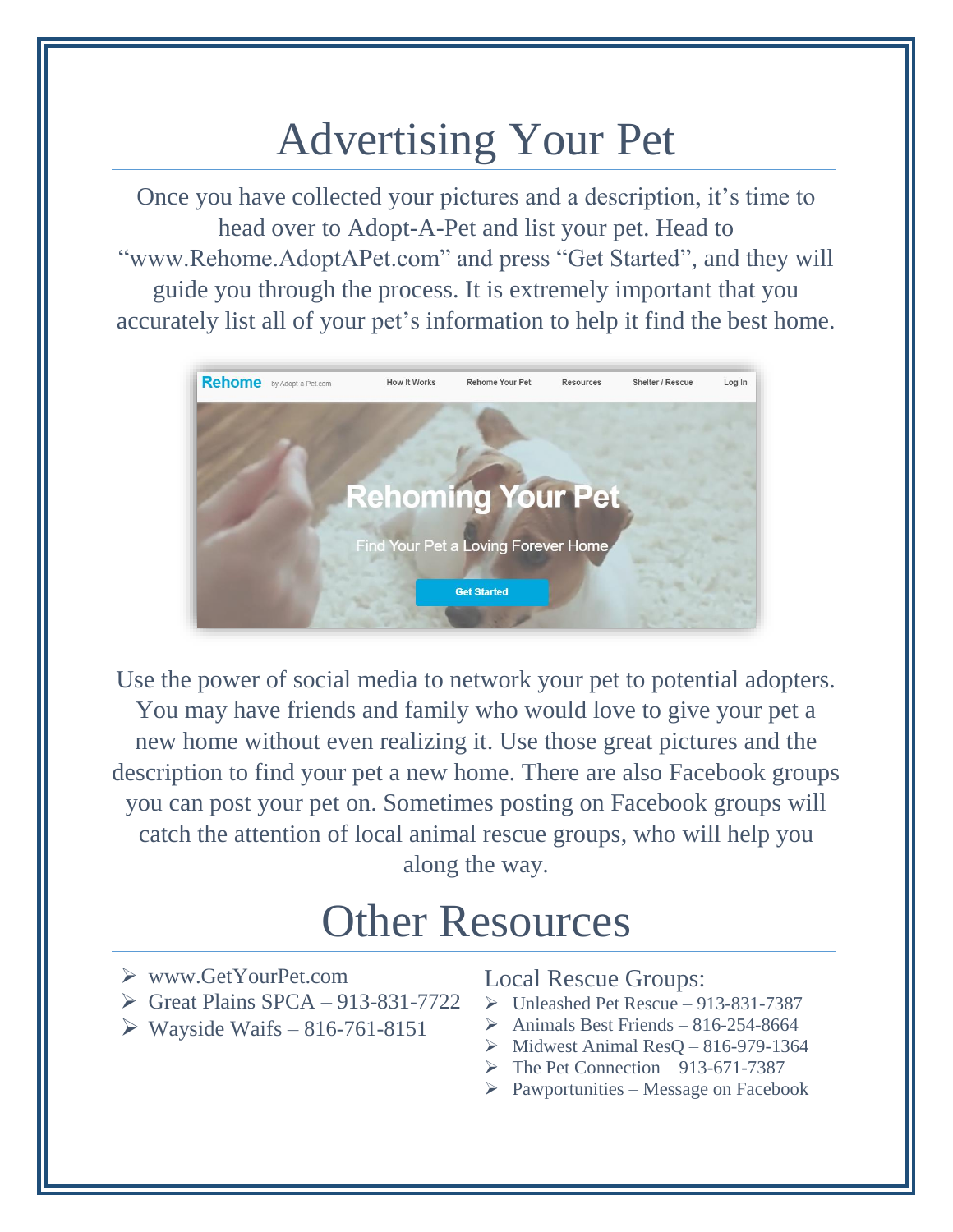# Finding the Right Fit

It is very important that you ask adopters questions to ensure that your pet will fit nicely into their new home. Don't be afraid to ask questions, you want to make sure that their living environment will be good for your pet. Make sure that the potential adopters know your pet just as well as you do before they take your pet home. Here are some example questions which might be good to ask:

- $\triangleright$  Do you have any other pets?
- $\triangleright$  What vet do you use for your pets medical needs?
- $\triangleright$  Do you have any kids? If so how many, and how old?
- $\triangleright$  What energy level are you looking for in a pet?
- How would you describe your home (Active/Quiet/Chaotic)?
- $\triangleright$  Why would you like to adopt this pet?
- $\triangleright$  If you can't keep this pet, what would you do?

It is recommended that you charge a rehoming fee. This will filter out serious inquires only. When deciding how much you will charge, list what you are comfortable with, but don't overprice. You don't want to create too many barriers to finding your pet a good home. An overpriced pet will take much longer to find a home versus a reasonably-priced pet.

# Updating Microchips

When you successfully rehome your pet, it is extremely important that you ensure that your pet's microchip information is updated. It will also ensure that if your pet ever adventures without its new owners, it can make its way back home quickly.